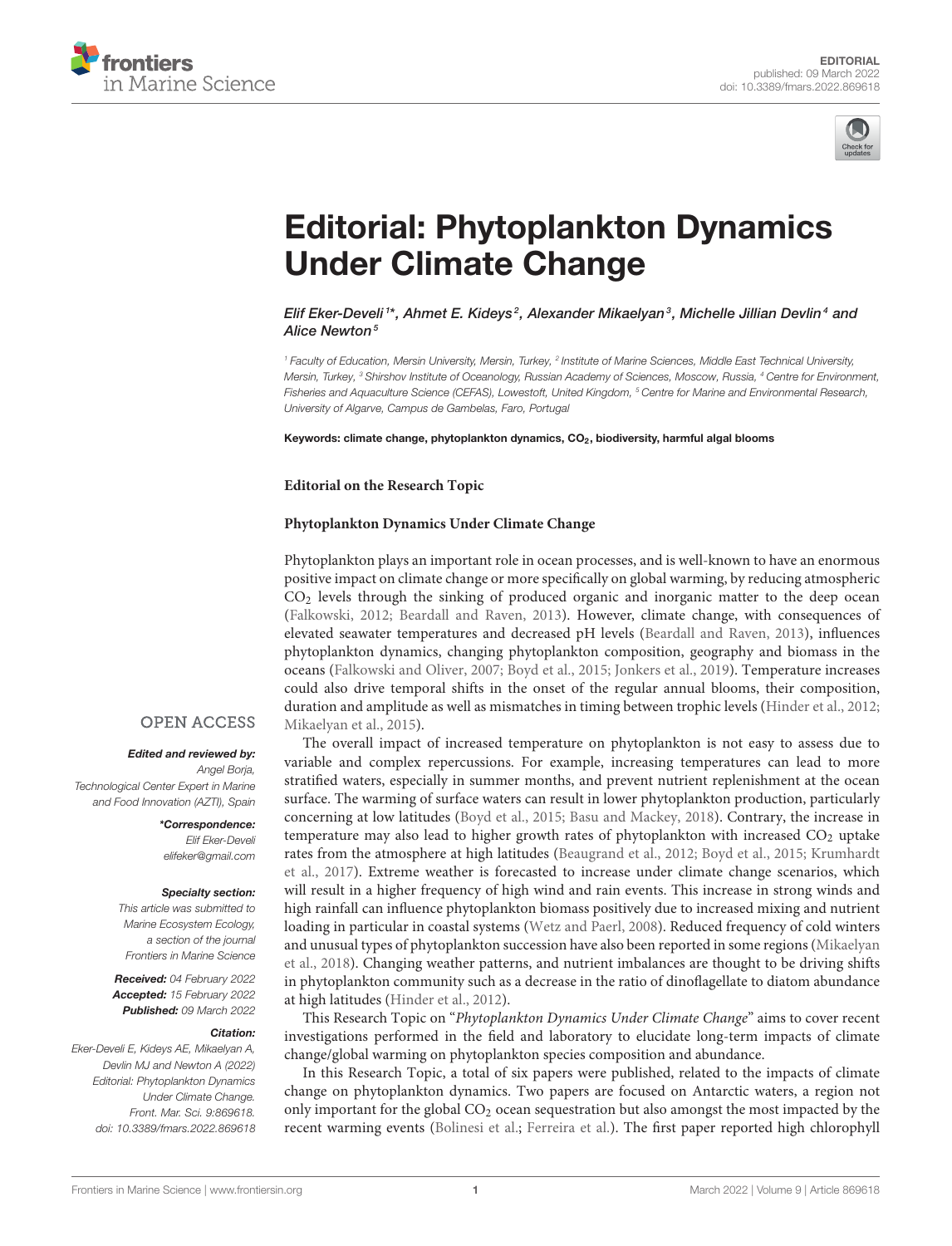a biomass in Terra Nova Bay and the south-central Ross Sea contrasting with the high nutrient low chlorophyll a nature of the off-shore waters during summer [\(Bolinesi et al.\)](https://doi.org/10.3389/fmars.2020.574963). These authors underlined importance of appropriate sampling scales in understanding alternative pathways for primary production for different sub-systems. The second paper, critically reviewing the studies performed in the northern Antarctic Peninsula reveals five main gaps to ascertain the impacts of climate change on phytoplankton [\(Ferreira et al.\)](https://doi.org/10.3389/fmars.2020.576254). They have also remarked the short- and long-term scenarios for phytoplankton communities notably the increase of small flagellates at the expense of diatoms and their shattering consequences for the ecosystem. The third paper is a long-term study performed in a subtropical region, the Tasman Sea coast of Australia, denoted decreased abundance of a cool-affinity diatom species, Asterionellopsis glacialis from 1931– 1932 to 2009–2019 and increased abundance of a warm-affinity diatom species, Leptocylindrus danicus, simultaneous with an ∼1.8◦C increase in water temperature in the same period (Ajani [et al.\). The fourth paper is related to the impact of a once](https://doi.org/10.3389/fmars.2020.576011) in 100-year flood on phytoplankton community in Moreton Bay, Australia [\(Clementson et al.\)](https://doi.org/10.3389/fmars.2021.580516). This unprecedented flood resulted in very low salinity values and very high turbidity of the seawater in the bay. In spite of reduced light intensity, phytoplankton responded rapidly (1–2 weeks) to the increased nutrients provided by the flood and micro-phytoplankton composed of mainly diatoms dominated in the region. However, in the subsequent weeks the influence of the flood disappeared and the community composition changed to nano- and picoplankton in all areas of the Bay indicating fast but short-lived effects of the flood [\(Clementson et al.\)](https://doi.org/10.3389/fmars.2021.580516). The fifth paper deals with changes in dinoflagellate assemblages in the west Iberian upwelling region, Portugal during 1994–2001 [\(Danchenko et al.\)](https://doi.org/10.3389/fmars.2022.591759). Results of the investigation revealed that potentially harmful dinoflagellate species such as Dinophysis acuminata, D. acuta, D. caudata, Prorocentrum spp., and Gonyaulax spp. generally developed during the late stage of regional upwelling season in summer-autumn months, but also following relaxation of shorter

# **REFERENCES**

- <span id="page-1-7"></span>Basu, S., and Mackey, K. R. M. (2018). Phytoplankton as key mediators of the biological carbon pump: their responses to a changing climate. Sustainability 10, 869. doi: [10.3390/su10030869](https://doi.org/10.3390/su10030869)
- <span id="page-1-1"></span>Beardall, J., and Raven, J. A. (2013). Calcification and ocean acidification: new insights from the coccolithophore Emiliania huxleyi. New Phytol. 199, 1–3. doi: [10.1111/nph.12297](https://doi.org/10.1111/nph.12297)
- <span id="page-1-8"></span>Beaugrand, G., McQuatters-Gollop, A., Edwards, M., and Goberville, E. (2012). Long-term responses of North Atlantic calcifying plankton to climate change. Nat. Clim. Change 3, 263–267. doi: [10.1038/nclimate1753](https://doi.org/10.1038/nclimate1753)
- <span id="page-1-3"></span>Boyd, P. W., Lennartz, S. T., Glover, D. M., and Doney, S. C. (2015). Biological ramifications of climate-change mediated oceanic multi-stressors. Nat. Clim. Change 5, 71–79. doi: [10.1038/nclimate2441](https://doi.org/10.1038/nclimate2441)
- <span id="page-1-0"></span>Falkowski, P. (2012). The power of plankton. Nature 483, S17–S20. doi: [10.1038/483S17a](https://doi.org/10.1038/483S17a)
- <span id="page-1-2"></span>Falkowski, P. G., and Oliver, M. J. (2007). Mix and match: how climate selects phytoplankton. Nat. Rev. Microbiol. 5, 813–819. doi: [10.1038/nrmicro1751](https://doi.org/10.1038/nrmicro1751)
- <span id="page-1-5"></span>Hinder, S. L., Hays, G. C., Edwards, M., Roberts, E. C., Walne, A. W., and Gravenor,. M. B. (2012). Changes in marine dinoflagellate and

upwelling events outside of the main upwelling season, often in spring. At the same time, in the study, similar communities of harmful algal bloom species (Dinophysis spp., Lingulodinium polyedra) were favored by weaker upwelling during the main upwelling season and warmer water in late summer and autumn; it was reported that climatic trends toward weakening of summer upwelling may increase likelihood of their development [\(Danchenko et al.\)](https://doi.org/10.3389/fmars.2022.591759).

In the last paper, ecoevolutionary interactions between a coccolithophore (Emiliania huxleyi), and a diatom (Chaetoceros  $affinis$ ) were investigated under increased  $CO<sub>2</sub>$  concentrations growing alone, or competing with one another in co-occurrence [\(Listmann et al.\)](https://doi.org/10.3389/fmars.2020.00634). Among nine initial genotypes from each of the species, one remained as a result of highly reproducible genotype sorting treatments. Community response to climate change was depicted by a shift in the dominance of C. affinis to E. huxleyi as a result of strong evolutionary selection [\(Listmann et al.\)](https://doi.org/10.3389/fmars.2020.00634).

These results manifest clear consequences of climate change on primary producers in the oceans and it is evident that marine ecosystems will go on to be exposed severe effects of global warming in the future. Finally, the Guest Editors would like to sincerely thank all the authors for their valuable contributions and all the reviewers for their efforts.

# AUTHOR CONTRIBUTIONS

EE-D: conceptualization, writing, original draft, and review. AK: writing, conceptualization, validation, and review. AM, MD, and AN: writing, review, and editing. All authors contributed to the article and approved the submitted version.

# ACKNOWLEDGMENTS

The authors acknowledge the Frontiers in Marine Science Submissions Team Manager Talitha Gray for her offer to be guest editor of this special topic. We also thank Dr. Angel Borja for his valuable comments.

diatom abundance under climate change. Nat. Clim. Change 2, 271–275 doi: [10.1038/NCLIMATE1388](https://doi.org/10.1038/NCLIMATE1388)

- <span id="page-1-4"></span>Jonkers, L., Hillebrand, H., and Kucera, M. (2019). Global change drives modern plankton communities away from the pre-industrial state. Nature 570, 372–375. doi: [10.1038/s41586-019-1230-3](https://doi.org/10.1038/s41586-019-1230-3)
- <span id="page-1-9"></span>Krumhardt, K. M., Lovenduski, N. S., Iglesias-Rodríguez, M. D., and Kleypas, J. A. (2017). Coccolithophore growth and calcification in a changing ocean. Prog. Oceanogr. 159, 276–295. doi: [10.1016/j.pocean.2017.10.007](https://doi.org/10.1016/j.pocean.2017.10.007)
- <span id="page-1-11"></span>Mikaelyan, A. S., Kubryakov, A. A., Silkin, V. A., Pautova, L. A., and Chasovnikov, V. K. (2018). Regional climate and patterns of phytoplankton annual succession in the open waters of the Black Sea. Deep Sea Res. I Oceanogr. Res. Pap[. 142, 44–57. doi: 10.1016/j.dsr.2018.0](https://doi.org/10.1016/j.dsr.2018.08.001) 8.001
- <span id="page-1-6"></span>Mikaelyan, A. S., Pautova, L. A., Chasovnikov, V. K., Mosharov, S. A., and Silkin, V. A. (2015). Alternation of diatoms and coccolithophores in the northeastern Black Sea: a response to nutrient changes. Hydrobiologia [755, 89–105. doi: 10.1007/s10750-015-2](https://doi.org/10.1007/s10750-015-2219-z) 219-z
- <span id="page-1-10"></span>Wetz, M. S., and Paerl, H. W. (2008). Estuarine phytoplankton responses to hurricanes and tropical storms with different characteristics (Trajectory,